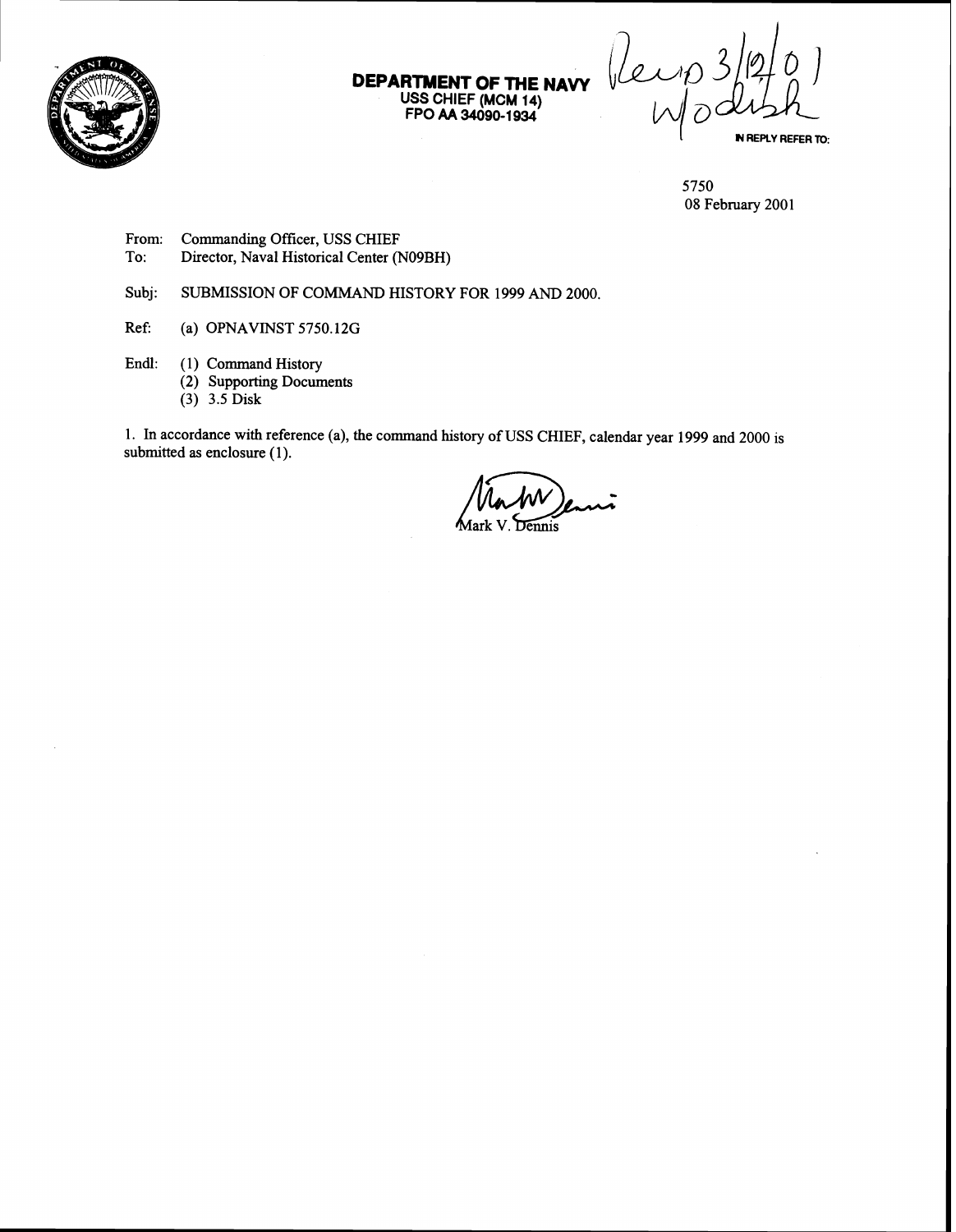## COMMAND HISTORY OF USS CHIEF FOR CALENDAR YEAR 1999

# 1. USS CHIEF COMPOSTION

a. Command Mission. The mission of the USS CHIEF (MCM 14 / UIC: 21902) is to hunt, sweep, neutralize, survey, and clear the sea bottom and the water volume of mines down to a predetermined depth in coastal and offshore areas in support of the maritime objectives of the United States of America.

#### 2. CHRONOLOGY FOR CALENDAR YEAR 1999

I. From 01 January 1999 - 30 July 1999, MCM Rotational Crew Hotel was embarked on Chief and conducted training operations off the coast of Corpus Christi for upcoming deployment to the Persian Gulf. Specific events are as follows:

- a. 23 February 1999- LCDR Curt Steigers relieves LCDR Timothy Smith as Commanding Officer of MCM Rotational Crew Hotel.
- b. 01 March 1999 30 June 1999- Tailored Ships Training Assessment (TSTA) 1,2,3, Final Evaluation Problem (FEP), Upkeep, Gulf of Mexico Exercise (GOMEX).
- C. 30 July 1999- Change of Command Ceremony in USS CHIEF. LCDR Christopher Grady, relieved LCDR Curt Steigers.
- d. From 30 July 1999 31 December 1999, MCM Rotational Crew Echo was embarked on Chief and conducted training operations off the coast of Corpus Christi. Specific events are as follows:
- e. 19 August 1999- Change of Command Ceremony of MCM Rotational Crew Echo in USS CHIEF. LCDR Mark Dennis relieves LCRR Christopher Grady.
- f. 20 August 1999- Hurricane Brett, category 4 hurricane, threatens Corpus Christi, Ingleside and the Texas Coastal Bend.
- g. 21 August 1999- Hurricane Condition I11 set. MIW ships in Ingleside placed in heavy weather moor.
- h. 22 August 1999-Mandatory evacuation ordered for Naval Station Ingleside due to threat posed by Hurricane Brett.
- i. 24 August 1999- Ships stand-down form heavy weather moor.
- j. November 1999 -Command Assessment Readiness and Training I1 (CART 11). Ship underway for Navy Days at Ft Lauderdale, FL.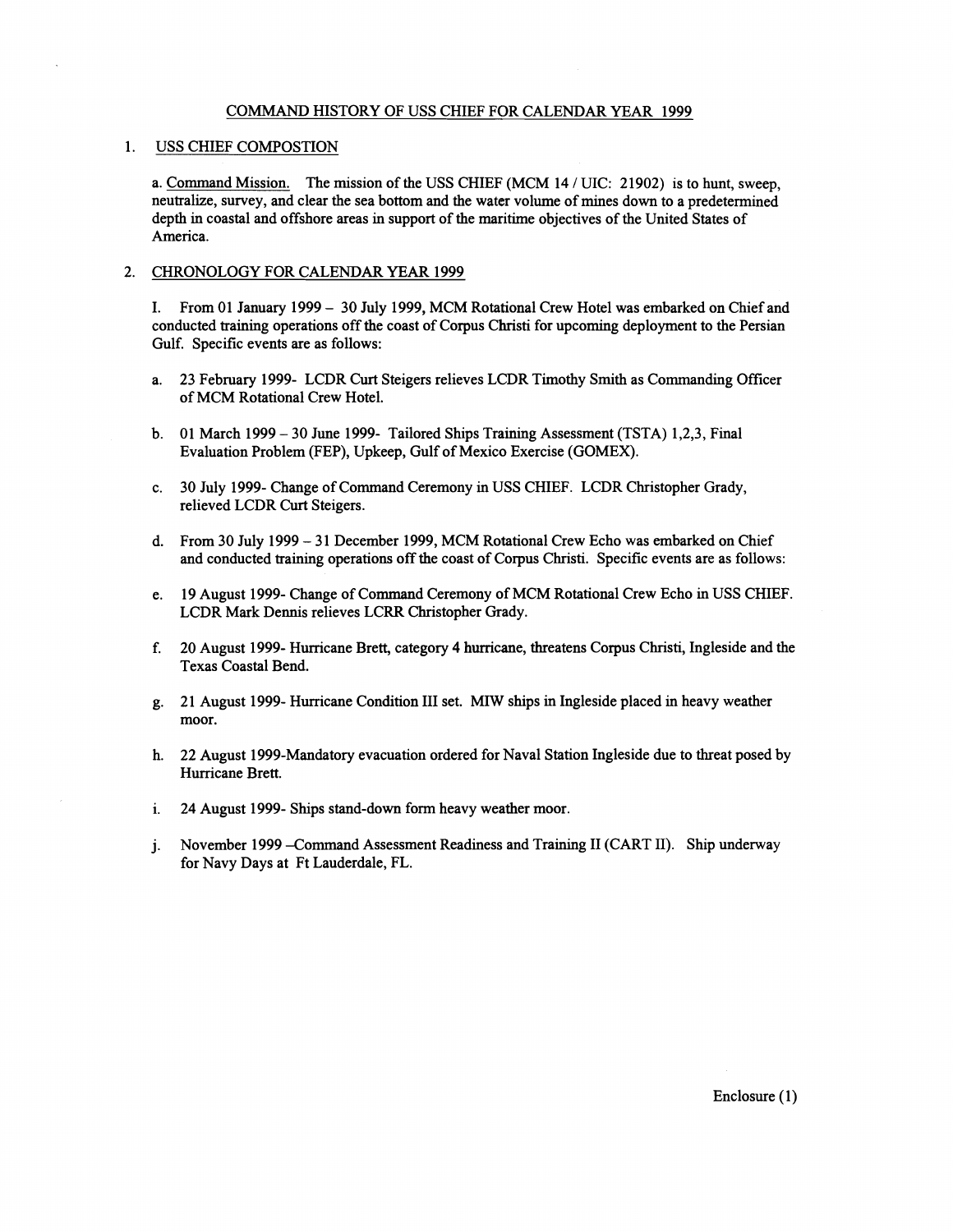## COMMAND HISTORY OF USS CHIEF FOR CALENDAR YEAR 2000

## CHRONOLOGY FOR CALENDAR YEAR 2000

- I. From 01 January 2000 30 September 2000, MCM Rotational Crew ECHO was embarked on Chef and conducted training operations **in** the Gulf of Mexico for upcoming deployment to the West Coast. Specific events are as follows:
- a. 10 January, 2000 April 21, 2000 Planned Maintenance Activity (PMA) at Peterson shipyard.
- b. 24-28 January SEMAT I
- c. 21-24 February Safety Survey
- d. 21 April 17 November Ships tailored training (PLOT 1,2,3, LOA, INSURV, TSTA II, FEP, SEMAT 11)
- e. 24-26 May- Light Off Assessment (LOA)
- f.  $30$  May  $-02$  June-Sea trials
- g. 05 June- Safety Stand Down
- h. 06-08 June- U/W CCOA (Corpus Christi Operating Area) for Mine Hunting Operations
- **i.** 12 June- Safety Stand Down
- j. 13-16 June- U/W CCOA for Minesweeping Operations
- k. 20 June- Safety Survey
- 1. 21 June- Medical CART II
- m. 26-28 June- CART I1 and Initial Assessment **(IA)** assessment
- n. 05-07 July- U/W CCOA for training
- o. 10-11 July- Electromagnetic Range (EMR) offload
- p. 12 July- EMR facility
- **q.** 20 July- Integrated Logistics Overhaul / Depot Level Repairable (ILO / DLR) Inventory
- r. 24-28 July- Insurv
- s. 31 July 04 August- ILO Store Room Groom
- t. 07-1 1 August- Supply Management Inspection Assist (SMIA)
- u. 08 August- Galley Sanitation Inspection
- v. 15-17 August- U/W CCOA for **training**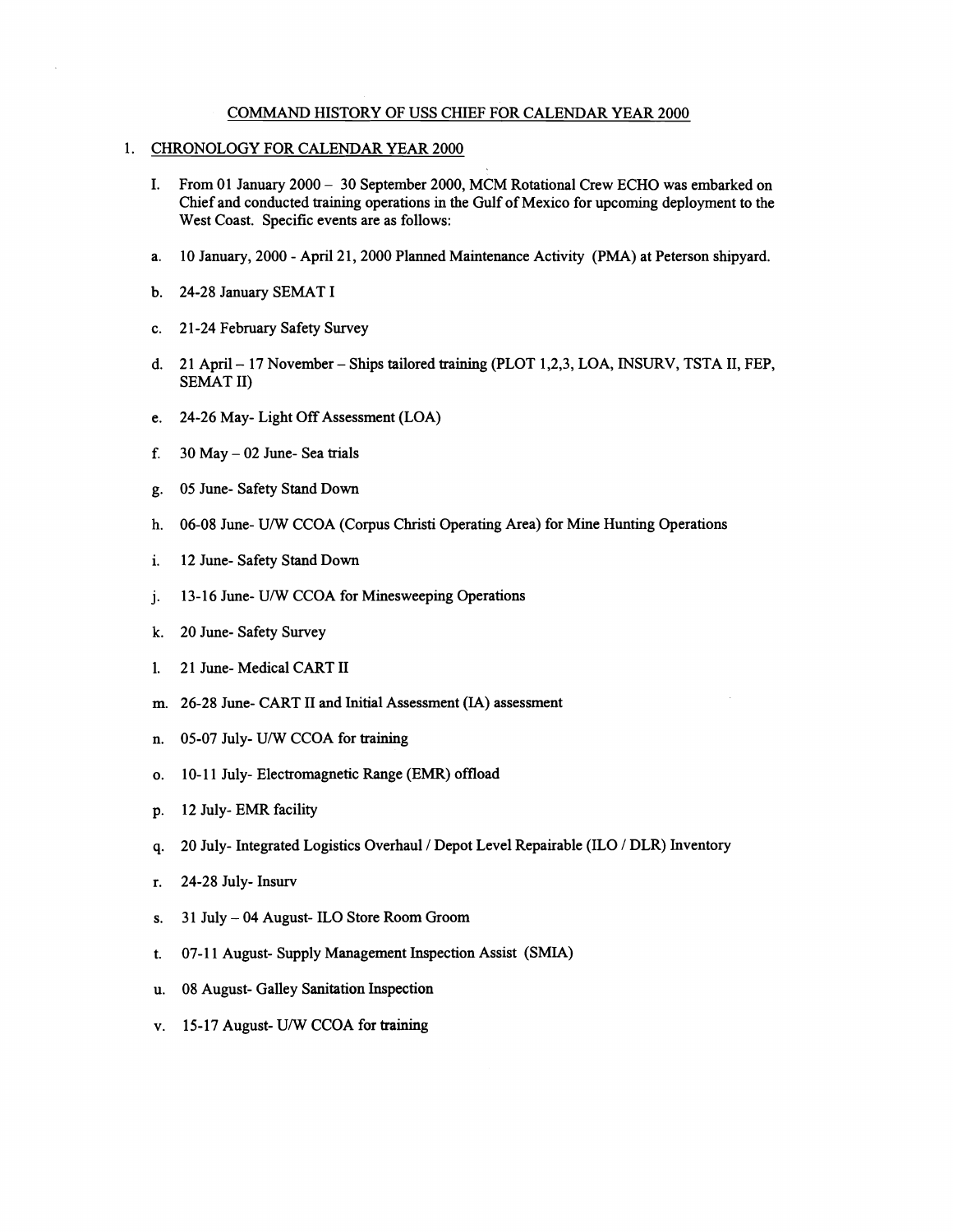w. 18 August - 13 September- FBEH (Fleet Battle Experiment Hotel) off the coast of Panama City, Florida.

The objective of the experiment was to evaluate new naval warfare concepts and technological capabilities for gaining and sustaining access for joint forces in a given area of operations. The concept of operations (CONOPS), a new command and control concept, was examined and evaluated specifically for Mine Warfare.

The USS Chief has EOD Detachment Six from Mobile Unite Six out of Charleston, South Carolina for the experiment. Together, they were able to classify and detect three mine-likeobjects. Two of which were prosecuted for visual identification. In addition, a live MP-1 bomblet was used on one of the moored mines which severed the cable and brought the mine to the surface for visual ID and intellignece.

- x. 28 September- TSTA I1 DASM (Deck and Seamanship)
- y. 04-05 October- U/W CCOA for training
- z. 06 October- Safety Stand Down
- **aa.** 10- 13 October- U/W CCOA for training
- bb. 17-19 October- U/W CCOA for training
- cc. 24-27 October- TSTA I11
- dd. 06-12 November- SEMAT I1
- ee. 15-17 November- FEP
- ff. 20 22 November- Deisel Engine Inspection
- gg. 20 November 01 December- FMAV / SMI
- hh. 04 15 December- GOMEX ashore phase
- ii. 15 31 December Holiday Stand Down

Enclosure (1)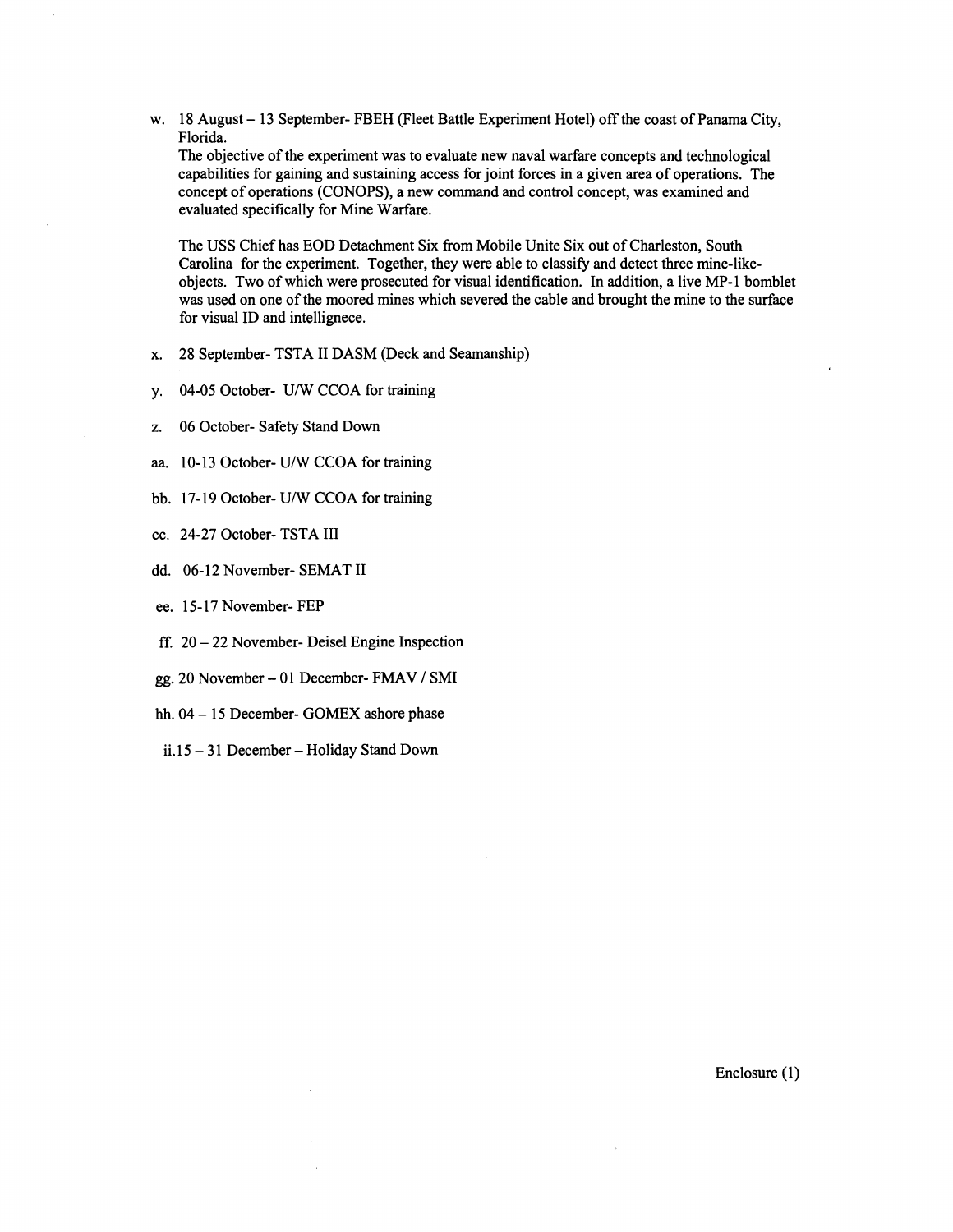# 3. SUPPORTING DOCUMENTS.

 $\hat{\boldsymbol{\theta}}$ 

 $\sim 10^{-10}$ 

 $\sim$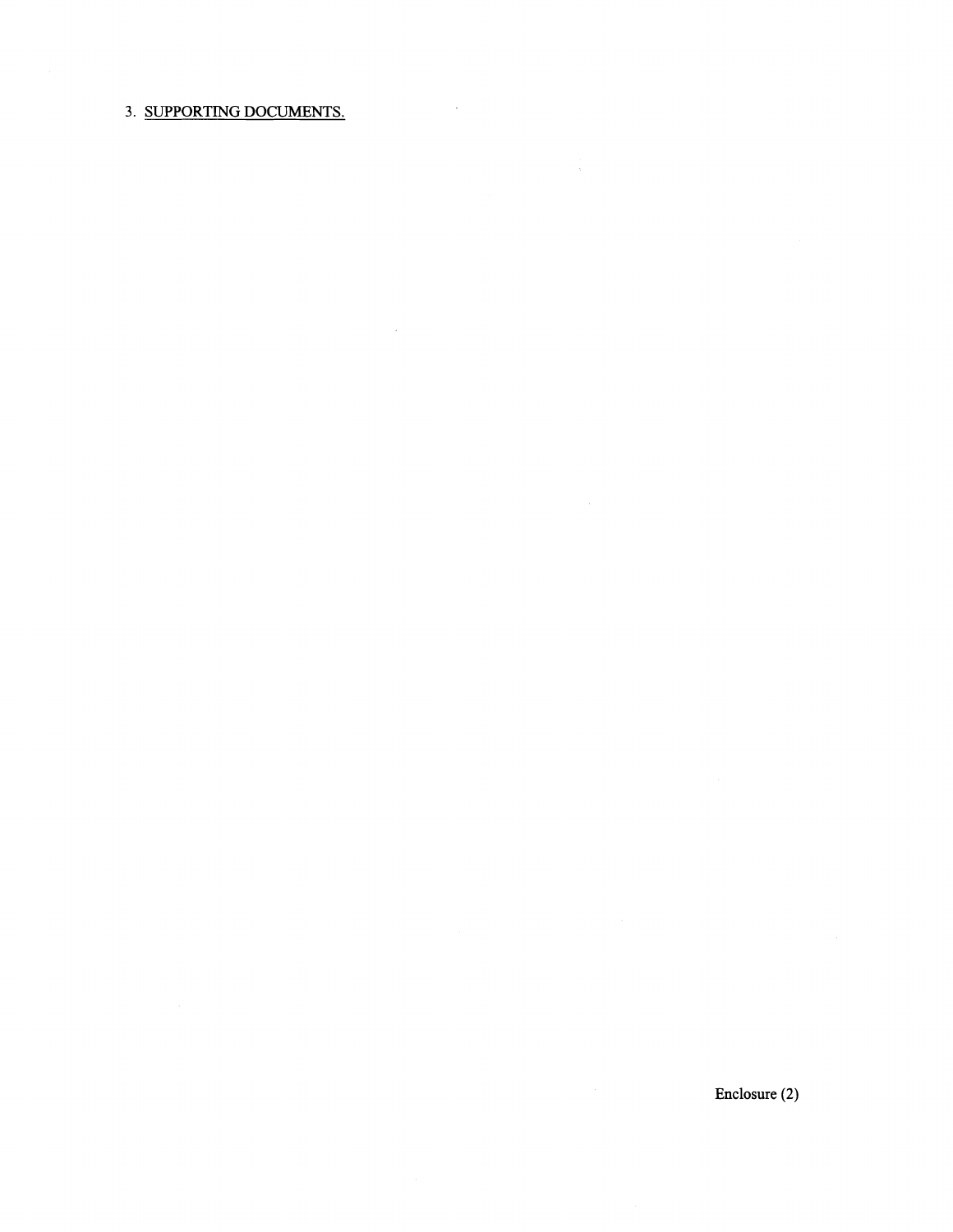|           | <b>Maior Inspections</b>             |                                |               |                   |  |  |
|-----------|--------------------------------------|--------------------------------|---------------|-------------------|--|--|
| 18-24 Mos | <b>OPPE/PEB Cert.</b>                | <b>Jul-98</b>                  | <b>Jul-00</b> | Oct-99 ENG        |  |  |
| 24 Mos    | Mine Warfare Readiness Cert.         | <b>May-98</b>                  | May-00        | May-00 OPS        |  |  |
| 36-54 Mos | <b>INSURV</b>                        | Sep-94                         | <b>DUE</b>    | Apr-00 XO         |  |  |
|           | <b>FEP</b>                           | <b>Jul-98</b>                  | <b>Jul-00</b> | Dec-99 ENG        |  |  |
| 24 Mos    | <b>Logistics Manag. Assesment</b>    | <b>Jan-99</b>                  | <b>Jan-00</b> | Jul-00 SUP        |  |  |
|           | <b>Administration</b>                |                                |               |                   |  |  |
| 12 Mos    | <b>Command Survey</b>                | Feb-99                         | Feb-00        | Feb-00 SKC        |  |  |
|           | Operations/Planning                  |                                |               |                   |  |  |
| 12 Mos    | <b>Communications Readiness Ast.</b> | May-99<br>Sep-00<br>Jun-00 OPS |               |                   |  |  |
| 24 Mos    | <b>CMS Inspection</b>                | Feb-99                         | Feb-01        | Feb-01 ITC        |  |  |
| 18 Mos    | Shipboard Crane Insp. Program        | Aug-98                         | Feb-00        | Feb-00 DECK       |  |  |
| 18 Mos    | CMSA&A                               | <b>Dec-98</b>                  | <b>Jun-00</b> | May-00 ITC        |  |  |
|           | <b>Combat Systems</b>                |                                |               |                   |  |  |
| 3 Mos     | <b>Degaussing Check Range</b>        | <b>Mar-95</b>                  | Jun-00        | May-00 OPS        |  |  |
| 18 Mos    | <b>Stray/Added ships Fields</b>      | <b>Mar-95</b>                  | <b>Jun-00</b> | May-00 OPS        |  |  |
| 36 Mos    | <b>Electromagnetic Roll Test</b>     | <b>Mar-95</b>                  | <b>Jun-00</b> | May-00 OPS        |  |  |
| 24 Mos    | <b>MAG Sprinkler Assist</b>          | <b>Jul-98</b>                  | <b>Jul-00</b> | Jul-00 DECK       |  |  |
| 36-54 Mos | <b>EMI Topside Visual Survey</b>     | Sep-98                         | <b>Jun-02</b> | <b>OPS</b>        |  |  |
| 18 Mos    | <b>Test Eqpt. Cal. Readiness</b>     | Apr-98                         | <b>DUE</b>    | Jun-00 OPS        |  |  |
| 18-24 Mos | <b>CSRR</b>                          | <b>Jan-99</b>                  | <b>Jul-00</b> | May-00 OPS        |  |  |
|           | <b>Readiness/Training</b>            |                                |               |                   |  |  |
|           | CART I                               | <b>Dec-98</b>                  |               | Feb-00 OPS        |  |  |
|           | <b>CART II</b>                       | Aug-99                         |               | Jun-00 OPS        |  |  |
|           | <b>TSTAI</b>                         | <b>Apr-98</b>                  |               | Jul-00 OPS        |  |  |
|           | TSTA II                              | <b>May-98</b>                  |               | Oct-00 OPS        |  |  |
|           | TSTA III                             | <b>Jul-98</b>                  |               | Nov-98 OPS        |  |  |
|           | <b>Medical/Safety</b>                |                                |               |                   |  |  |
| 36 Mos.   | <b>Enviormental Survey</b>           | Aug-98                         | Feb-00        | Apr-00 HM1        |  |  |
| 18 Mos    | <b>Industrial Hygene Survey</b>      | Aug-98                         | Feb-00        | Apr-00 HM1        |  |  |
| 6 Mos     | DE-Rating                            | Aug-99                         | Feb-00        | Feb-00 HM1        |  |  |
| 12 Mos    | <b>Medical/ Dental Inspection</b>    | Aug-99                         | Feb-00        | <b>Feb-00 HM1</b> |  |  |
|           | <b>Engineering</b>                   |                                |               |                   |  |  |
| 18 Mos    | <b>On-site Calibration</b>           |                                |               | Mar-00 ENG        |  |  |
| 18 Mos    | Horse                                | <b>Mar-98</b>                  | <b>DUE</b>    | <b>ENG</b>        |  |  |
| 18-24 Mos | <b>TARGET</b>                        | <b>Jul-98</b>                  | <b>Jul-00</b> | <b>ENG</b>        |  |  |
|           | <b>Diesel Inspections</b>            |                                |               |                   |  |  |
| 18 Mos    | 1A MPDE                              | Jan-00                         | Jan-02        | Apr-00 ENG        |  |  |
| 18 Mos    | 1B MPDE                              | Feb-98                         | Feb-00        | <b>ENG</b>        |  |  |
| 18 Mos    | 2A MPDE                              | Jan-00                         | <b>Jan-02</b> | <b>ENG</b>        |  |  |
| 18 Mos    | 2B MPDE                              | <b>Jan-00</b>                  | $Jan-02$      | <b>ENG</b>        |  |  |
| 18 Mos    | 1A SSDG                              | Jan-00                         | Jan-02        | <b>ENG</b>        |  |  |
| 18 Mos    | 1B SSDG                              | Jan-00                         | Jan-02        | <b>ENG</b>        |  |  |
| 18 Mos    | 2 SSDG                               | Feb-98                         | Feb-00        | Apr-00 ENG        |  |  |

L,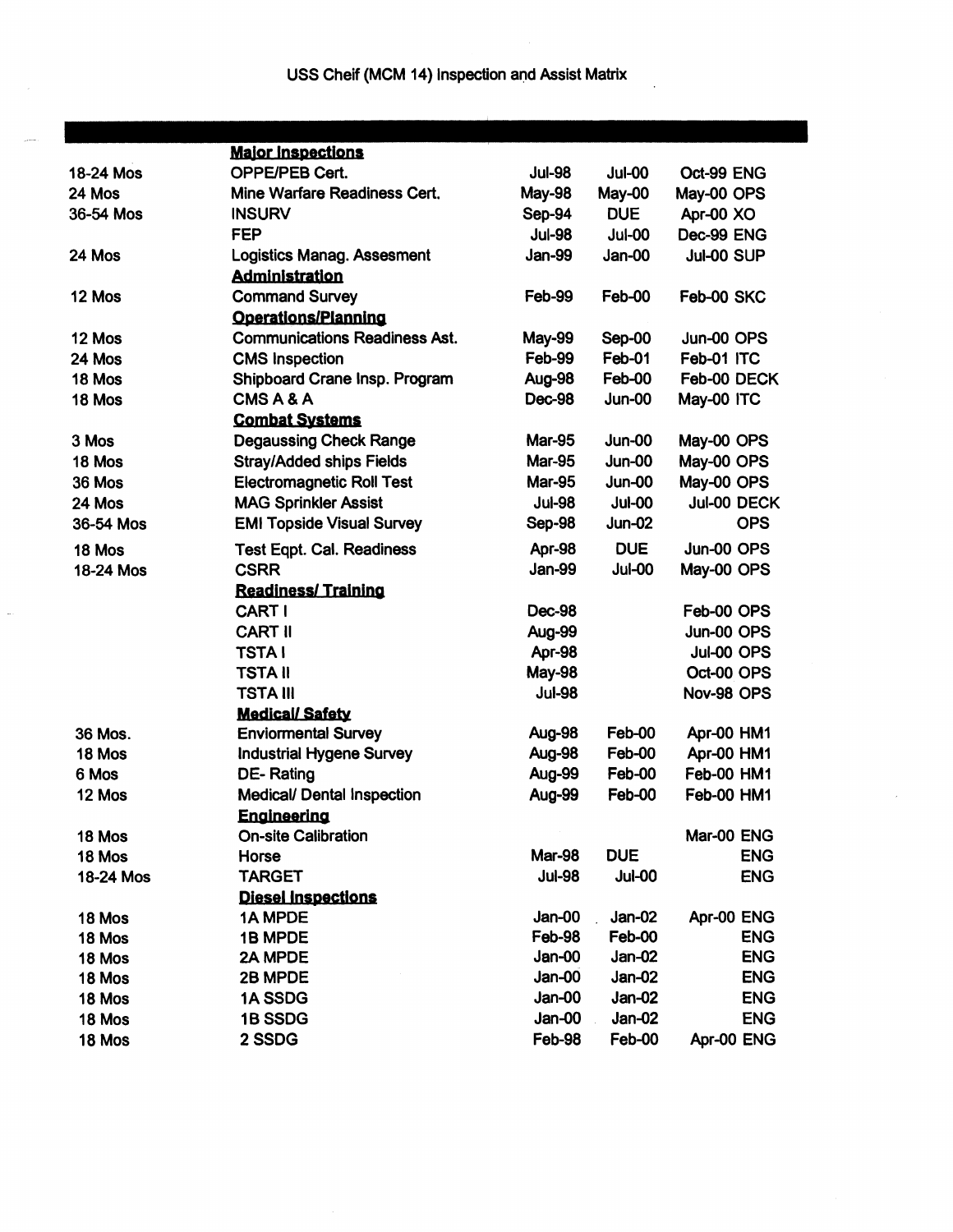# USS CHIEF (MCM 14) **PROPOSED SCHEDULE FOR CYOO**

# JANUARY<br>10 I

End Leave Period Dead Stick to Yards Commence **PMA 24 -28** SEMAT I

# FEBRUARY

**<sup>07</sup>**- **11** CART ONE **<sup>21</sup>**- **25** Safety Survey (Requesting)

# **MARCH**

| .  |  |  |                             |  |  |  |
|----|--|--|-----------------------------|--|--|--|
|    |  |  | $01 - 03$ PRT               |  |  |  |
|    |  |  | 06 - 10 Pre Light Off Trng. |  |  |  |
| 17 |  |  | Crew Move Aboard            |  |  |  |
|    |  |  | 21 - 22 Hull Cleaning       |  |  |  |
| 24 |  |  | Transit to NAVSTA Ingl.     |  |  |  |
| 28 |  |  | LOA                         |  |  |  |
| 29 |  |  | Dock Trials (Fast Cruise)   |  |  |  |
| 30 |  |  | Sea Trials                  |  |  |  |
|    |  |  |                             |  |  |  |

Qtrly **U/W** DAYS: 2

# **APRIL**

Contract Completion Date - **14** TAV Availability CNO **PMA** End Date **18- 21** CO' **s** Time (U/W) SRTT LTT

# *MAX*

- **04** INSURV Rehersal **(U/W)**  Dependent' **s** Day Cruise (U/W) - **10** Hull Cleaning - **12 LMA Assist** Visit - **19 INSURV** (U/W-one day) - **25** EMR Facility **31 U/W** to Cancun.

#### **JUNE**

| 01 |  | ENRT Cancun               |
|----|--|---------------------------|
|    |  | $02 - 06$ PVST Cancun     |
|    |  | 07 - 08 ENRT Ingleside    |
| 09 |  | Arrive Ingleside          |
|    |  | $11 - 16$ CO's Time (U/W) |